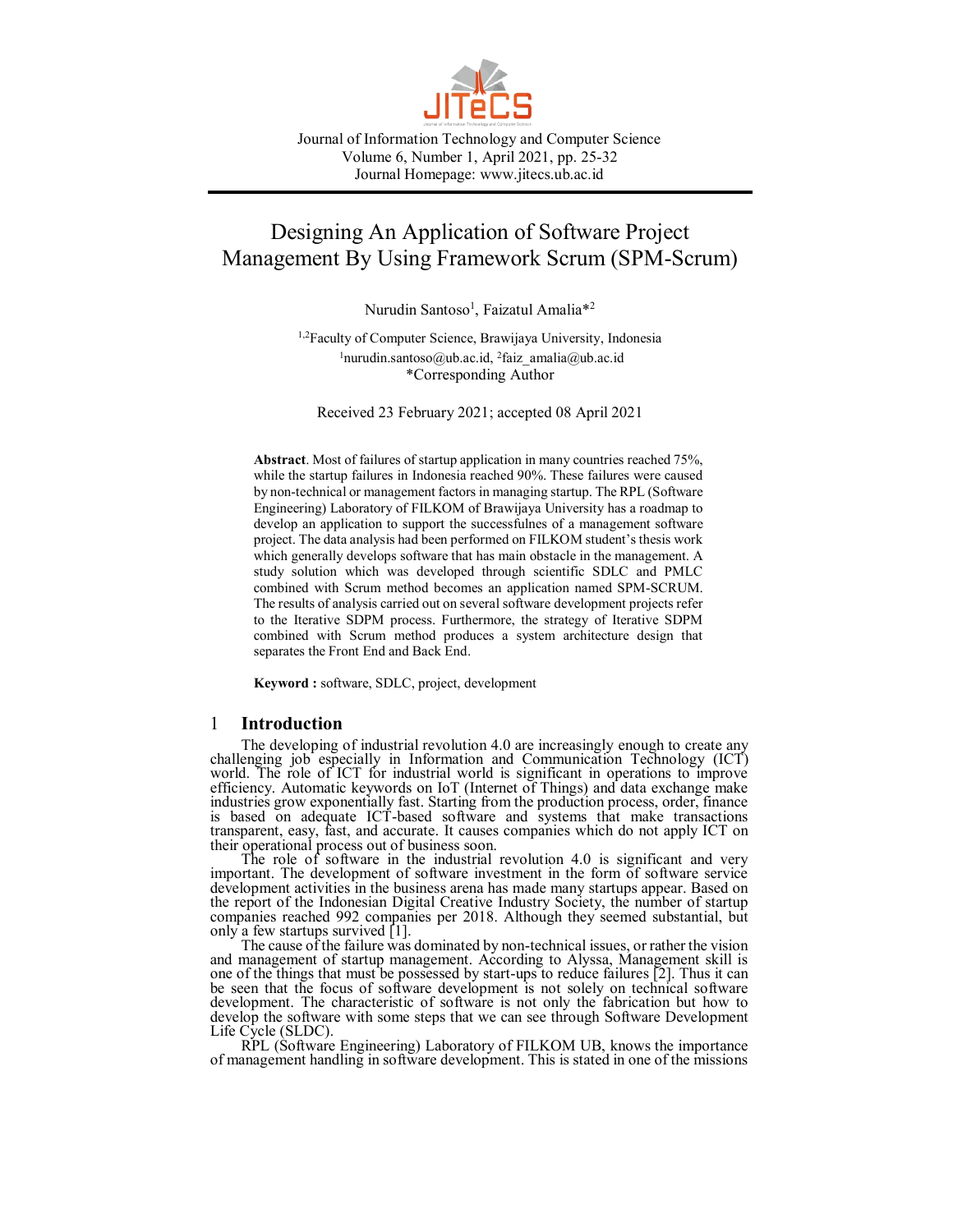of roadmap which develops tools to monitor the management of software development using the latest methods. The development of methods and frameworks to guarantee qualified software continues to be observed, the current method that is most wanted is Scrum [3].

Scrum has the definition of a framework that allows teams and organizations to iteratively and incrementally deliver valuable products in 30 days or less. Scrum is also helps people and teams to solve the problem effectively with the collaboration on complex projects [4]. Scrum can also deal with complex systems [5]. The phases that combine SDLC (Software Development Life Cycle) and PMLC (Project Management Life Cycle) can guarantee the steps of working on agile software projects. In this study application tools were developed to monitor the software development process using the Scrum method and framework. Thus, the FILKOM RPL Laboratory will have applications that can be continuously developed to ensure the quality of software created by the Laboratory.

The complexity and uncertainty of a software project becomes a very important subject to know the characteristics of a software project. Error in assessing a software project is the initial step of failure in working on the project. A manager must understand the characteristics of the project used in determining the right strategies and methods to ensure the success of the project.

The study of the characteristics of a software project is shown by a diagram based on the goals of the stakeholders versus the solution offered by the software developer. The mapping of project characteristics is shown in Figure 1.



Figure 1 Diagram of determining the Quadrant of PL Project Characteristics [6]

Quadrant Q1 is a simple project characteristic because of its very clear goal and solution, so the developer can apply it directly. Q2 needs more attention because of its unclear solution. Domain of Q3 and Q4 are in unclear goal positions. For Q3 and Q4, the role and management factor are required to secure the success of working on the software compared to technical factors.

Success factors in a project team is influenced by (1) project management tools, (2) practical experience on project management and management support, individual performance, and project development measurement. Those are showing that the role of project management application is significant to make sure the success of project performance.

The scope of software project is not less than 5 (five) variables that need to be considered, namely: (1) The characteristics of software project itself; (2) Discipline of software development, called SDLC (Software Development Life Cycle); (3) Discipline of project management of PMLC (Project Management Life Cycle); (4) Human resource in the project team; (5) Technology that supports the project's needs.

The most dominant of five variables is on the process of software development and how to handle it in PMLC. The combination of the two will decide the strategy used in facing and handling the software development project. The two of disciplines will be the competence of a software project manager. Determination of a very dynamic strategy in handling projects depends on understanding the characteristics of the software project. It cannot be said which strategy is the most appropriate, but which strategy is the most effective for the success of the project. This depends on the skill of a project manager, the strategy determined in handling the project. For a project manager determining the setting composition of people, process, and technology that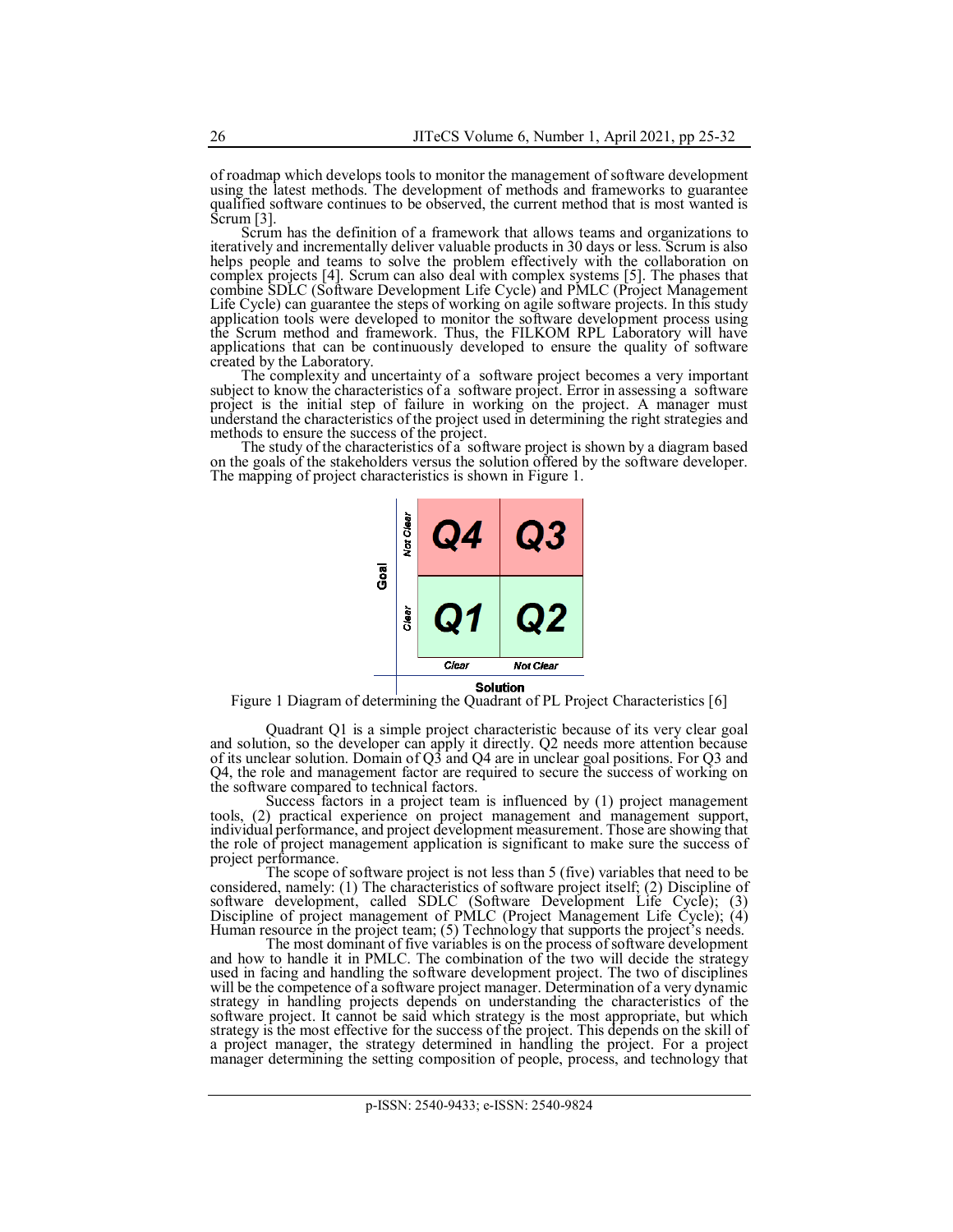are appropriate in determining decisions can be an intuition that cannot be based on scientific theory. The skill of a project manager will be improved according to experience in dealing with the conditions of decision making in a project cycle. The competence of a project manager is one factor in the software development process [7].

A project manager who is trapped in the mindset that a software project is a mere construction of engineering, will certainly be oriented to the closure of the project. There is something that is not considered, namely: the future software development. Every project manager should be more open in thinking how to effectively provide the best service to customers by thinking about the possibility of future software development. Very often, the next projects were given to other developers because the software on the previous project did not meet the needs going forward as the user's wishes. Things that need to be owned by a Modern Software Development Manager are Open-minded and able to apply the scientific discipline of software engineering with qualified software targets, and understand and be able to apply the convergence of the two disciplines of SDLC and PMLC to determine strategies in accordance with the characteristics of software projects.

Before describing the characteristics of a software project, you should first understand what software is and how it is. Of course, software is a product like any other product, but there are special things that distinguish software from other finished goods. The difference lies in several things, including: (1) Considering from the manufacturing process, fabrication products depend a lot on machines, while the software makers are human (not just programmers); (2) The success of a software product dependents on the management of activities; (3) Critical. Software assets are intangible. The value of software is very relative, it cannot be stated precisely, even its value can change. Many things that cannot be predicted affect the value of a software application. Changes in business requirements that force software to follow, there are bugs during production, even functions that are not damaged but are unable to keep up with business needs that are very fast growing; (4) The constituent components are libraries that enable development, so that they force maintenance of a software carried out. If not, the dependence on this library makes the software not functioning. Management dependency and artifact repository techniques need to be kept in mind for the benefit of the maintenance and operational period.

The activities to develop software can be classified into 2 (two) terms, namely: (1) Making product. This activity is common, software designer absolutely wants that his product sold and can be used by many customers; (2) Doing projects. Activities to develop software are done at the request of certain consumers. In this case, the business process handled by the software is specific. If the needs of consumers can be met by existing software products, thus they want to buy the software.

This study focuses on the software project problems. A project is an activity that are limited to  $\overline{3}$  things to do: (1) delivery; (2) time; and (3) cost/budget. Therefore, this limitation means that project is not a routine activity. The success of a project is determined by delivery, time, and cost. If one of them is not fulfilled, the project will be failed.

Scrum Framework is a framework used to handle a complex product development and allows change [8]. Scum is not a process or technique or a method, but it is a management framework that is easy and effective to handle the management of product manufacturing, especially software. Scrum implementation works in a team by applying clear disciplines of roles, activities, artifacts, and work rules. The empirical scrum process will guarantee the successful development of software products with a periodic (iterative) and incremental approach to improve progress monitoring and risk control [9].

The implementation of scrum applies the role of each scrum team consisting of  $[9]$ : (1) Product Owner, is part of the team responsible for the vision of the software product, as well as monitoring the progress of the product process. The product owner is the person who is shown to represent the decisions of all stakeholders for the product being developed; (2) Scrum Master, someone with special specification who understands the process of implementing Scrum in software development. Basically a scrum master is the leader of the whole Scrum team. The Scrum Master serves the product owner and understands the needs and expectations of the product owner and interpretes them to the rules of the main scrum rules phase; (3) Team Members, commonly referred to the development team, consist of several people with different capability specifications. This team is responsible for the execution process of developing a software product. Accountability for all work is not partially borne by one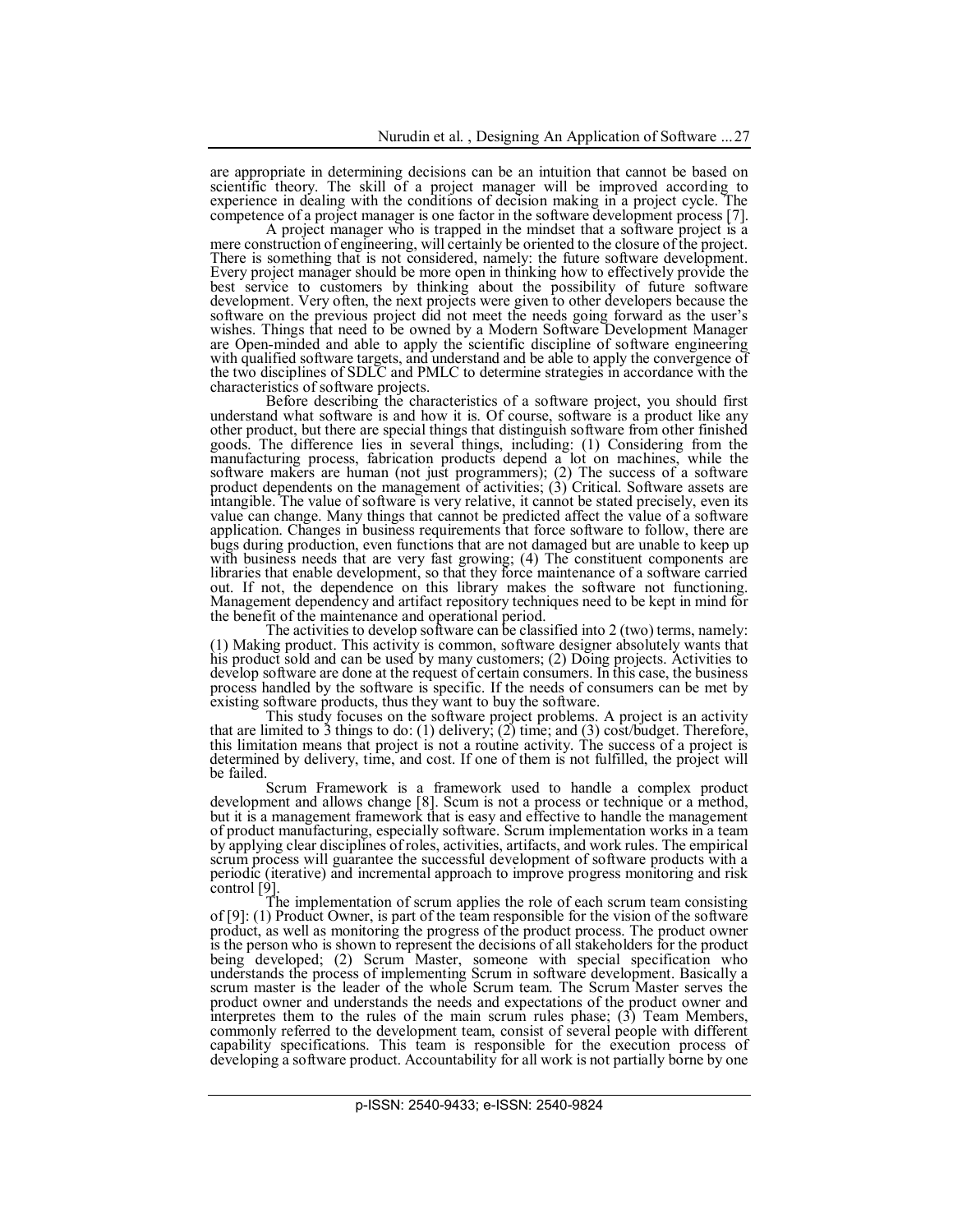person, but the whole involved in the development team.

Events or activities on the Scrum implementation must be in accordance with applicable rules. This stage of activity is used to establish continuity of work among Scrum teams. Every activity in the Scrum is stated in the Sprint terms. One sprint cycle can be stated in a fairly short time limit, can be 2-4 weeks. During the sprint activity phase all work rules must be understood by the Scrum team in accordance with the Scrum workflow. Figure 2 shows the Scrum Workflow process that must be interpreted by the Scrum Team.



Figure 2. Scrum Workflow [11]

Processes on a sprint workflow relate to scrum artifacts: (1) Product backlog, is a list made by product owner to work during the sprint phase. Product backlog consists of simple and clear sentences that can be understood by development team. It is dynamic and changeable like the needs required; (2) Sprint backlog, a technical translation of product backlog into functional items of software compiler stated in sprint backlog. Detailed plan for formulating the sprint log needs to be discussed with the developer team according to the expertise of each person involved in the development team; (3) Sprint, is sprint backlog execution process that has time limit of 2-4 weeks. During the process, daily scrum activities are carried out to find out the extent of progress and problems that arise. This daily scrum process can take approximately 15 minutes to optimize and collaborate on teamwork performance; (4) Burndown Chart, is a tool that is very helpful for product owner to monitor the progress achievement used to determine the total progress of the desired product goals. Burndown charts contain task boards for mapping the status of sprint backlog items to Todo, in Progress, and Done.

Sprint review is made at the end of each Sprint process. This inspection is carried out to determine the addition and adjustment of the product backlog needed for the next sprint. During the review process the Scrum team and stakeholders need to collaborate to determine whether what has been done in the sprint is appropriate.

### **2. Research Method**

The research framework refers to the roadmap of RPL (Software Engineering) Laboratory of FILKOM Brawijaya University in the scope of Software Project Management. The focus on observing high failures in the process of working on software projects is mainly experienced by today's Start Ups. Description of research activities performed on DIPA 2019 consists of:

Laboratory Roadmap on failure analysis of software project work. The software project management expertise focuses on how to find the right method to be able to ensure the execution of software projects that meet the target of software projects on time, cost, and scope of work.

The analysis on the Thesis of Students of FILKOM Brawijaya University commonly performs the software project. Failures on thesis project performance were found both on technical problems and management process. Therefore, in this study the data analysis is required from critical students of 2013 who are in their last 1 year of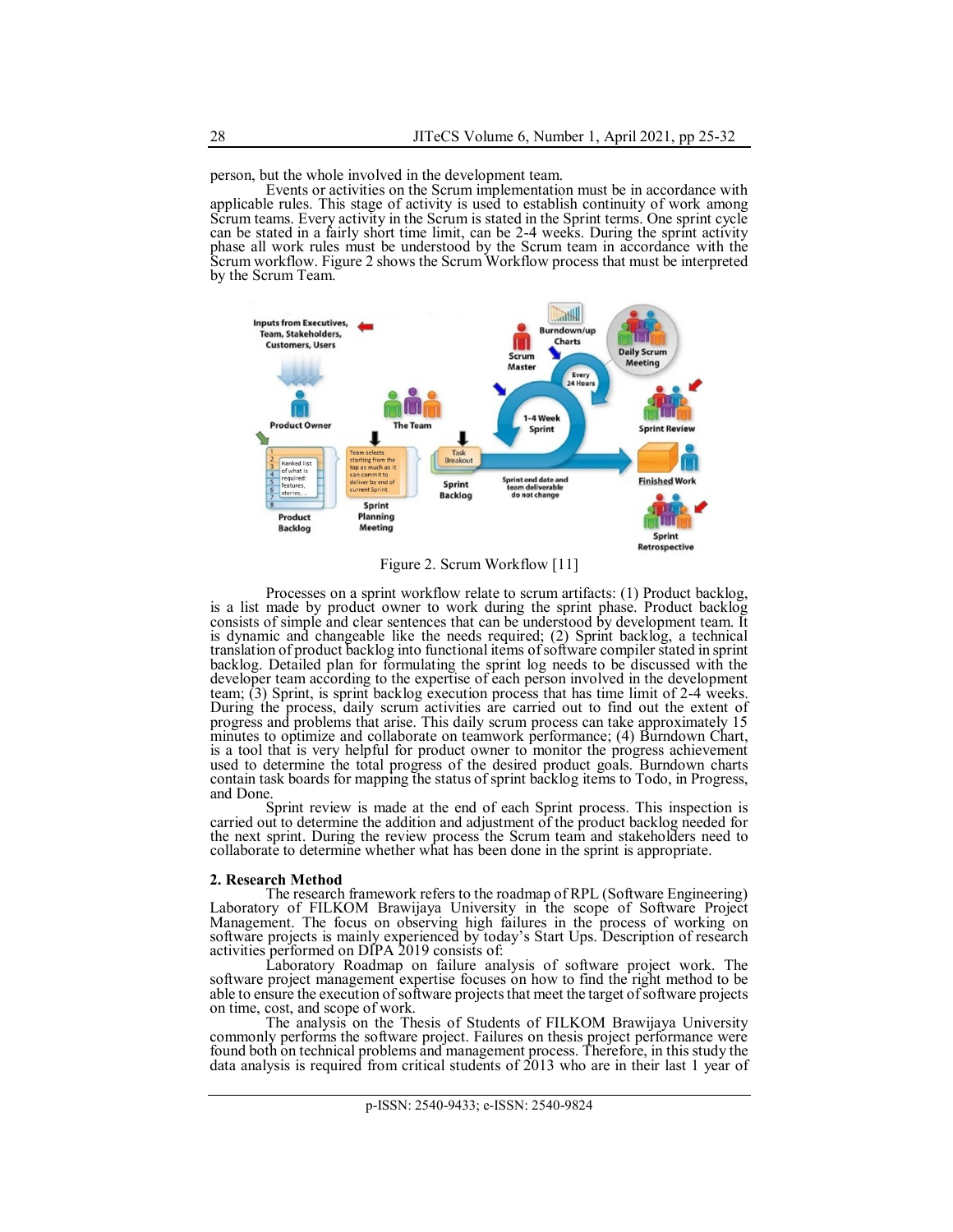college.

Literature and Journal Studies, software project failure analysis process and methodology solutions are described in many journals. This becomes the main step to get the right problem solving strategy by referring to trusted references. The process of analyzing literature studies is focused on the following: PMLC Project Management, Agile methodology, Scrum Framework, and Iterative SDLC.

Research hypothesis: "The success of the software development process is largely determined by the assistance of the application to monitor the work process based on the technical aspects of SDLC and PMLC management aspects and complemented by a modern framework strategy namely Scrum Framework". Henceforth, the tool is called SPM-Scrum.

A more specific analysis of the application needs of the SPM-Scrum needs to be done in order to obtain the right conditions for the project characteristics and the right handling solutions. Based on the observation of some thesis which is be written by FILKOM's students and examined by our teachers, the need analysis could be described.

Analysis and design of the Scrum SPM application. The process of design analysis in the software domain was carried out using the OOAD (Object Oriented Analysis and Design) paradigm. OOAD provides convenience to the reusable nature of the design so that it is flexible to develop.

Implementation of the application is done separately between the Back End and Front End. This separation is carried out to further develop multi-platform applications both web and mobile. The middleware-based system design will facilitate monitoring of the Scrum SPM application architecture and facilitate further development. Whereas, testing will be done separately between the Front End and Back End. Testing the whole system was done in stages and developed using the concept of Continuous Integration testing.

## **3. Results and Analysis**

## **3.1. Needs Elicitation**

The identification of application needs is determined based on an analysis of the following questions: (1) Every software development process uses SDLC. What are the specific SDLC properties that can be applied to the Scrum SPM application?; (2) The success of a software project is not only on the technical aspects of writing program code, but lies in the scope of the client's meta project. How to accommodate the success of the project in accordance with expectations of the client?; (3) How to determine the right methodology or framework to monitor the success of a software project both from the management and the technical of software development?

The SDLC analysis process was carried out in several test cases on thesis process of students of FILKOM Brawijaya University. The student evaluation process is determined on the implementation schedule P0, P1, and P2. P0 Period is the presentation of student proposals before the supervisors. P0 becomes an important part of the thesis as a form of agreement on the scope and capabilities of the software capabilities that will be made by students [11]. This means that the features and scope of the software have been determined at the beginning of the thesis process. Thus, it is known that SDLC that is suitable for the execution of the software project is an iterative SDLC. Iterative SDLC has needs that can be clearly identified at the beginning of project work. Figure 3 shows the iteration process occurred.



p-ISSN: 2540-9433; e-ISSN: 2540-9824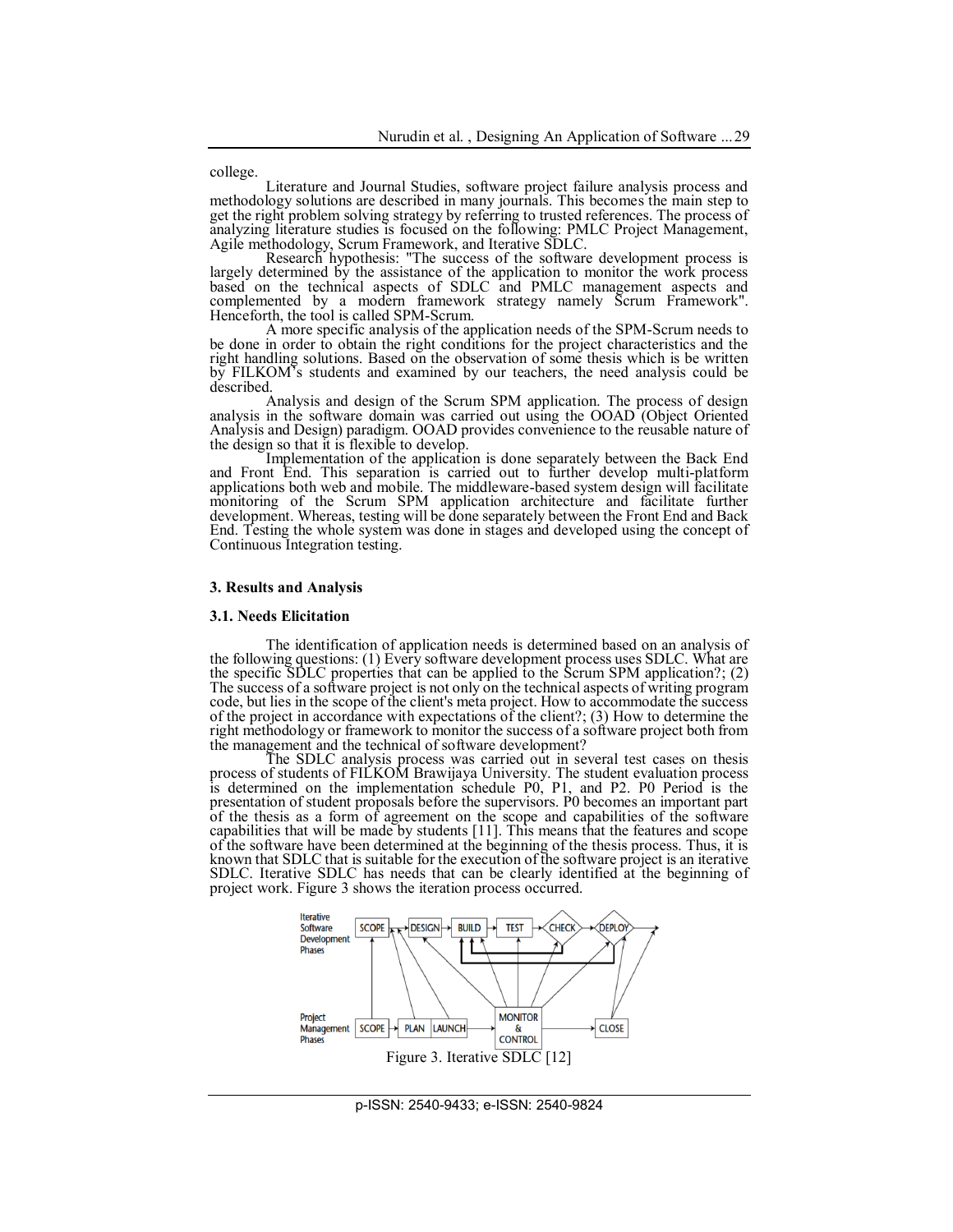The software development strategy used is iterative where there is no significant change in the needs. The SDLC will focus on the design process, writing program code, and testing that takes place periodically.

After knowing the type of project characteristics that are iterative then the SDLC strategy used must be iterative as well. The application of PMLC to the iterative SDLC process can be referred to Iterative SDPM (Software Development Project Management). The process of meeting between SDLC and PMLC is shown in Figure 4.



Figure 4. The Process of software work between project and design scopes [12]

In Iterative SDPM the iteration process occurs in the SDLC phase of design, implement, and testing. While it is expected that the scope of the project has been stated correctly. Henceforth, what is more important to determine is the length of the iteration process to be taken. The process of identifying the scope of the project is stated in the planning phase as a RBS (Requirement Breakdown Structure) diagram. RBS contains a modular system that is depicted using a tree diagram as the process of system decomposition according to the desired scope.

The Scrum framework was chosen to handle the work of software projects with Iterative SDPM characteristics because the process that guarantees the success of the project is about how many iterations and the length of iteration during project work. Scrum has a long duration of sprint between 1 week to 2 weeks. This is a length of work that is quite ideal and detailed in the process of implementing the software. The development team will focus more on certain problems during the Scrum day. In this article, the model which has been build to create the design of management software. The implementation of scrum framework will describe in the next article.

Thus, the application analysis process provides the SPM-Scrum application description which has the following features: (1) Project Overview {Name, code, project leads, problems, goals, objectives, success criteria, assumptions, risks, obstacles}; (2) The scope of the software project is stated in RBS (Requirements Breakdown Structure); (3) The SDLC strategy used is iterative; (4) Implement Scrum as a framework for developing software projects.

Figure 5 shows the high-level design of the SPM-Scrum application. All software project development activities with Iterative SDPM will be recorded and monitored through the SPM-Scrum Application.

The decomposition of the Scrum SPM application function can be expressed by mapping the RBS (Requirement Breakdown Structure) module as shown in Figure 6.

In the execution of RBS software projects the scope of the software function needs to be considered. With a clear RBS, the function of PMLC activities can be planned properly.

#### **4. Conclusion**

In the research process, conclusions can be drawn as follows: (1) Thesis work of students of FILKOM Brawijaya University using the Iterative SDLC approach. Thus the right strategy for project implementation and ensuring project success is the Iterative SDPM; (2) The strategy of Iterative SDPM combined with Scrum method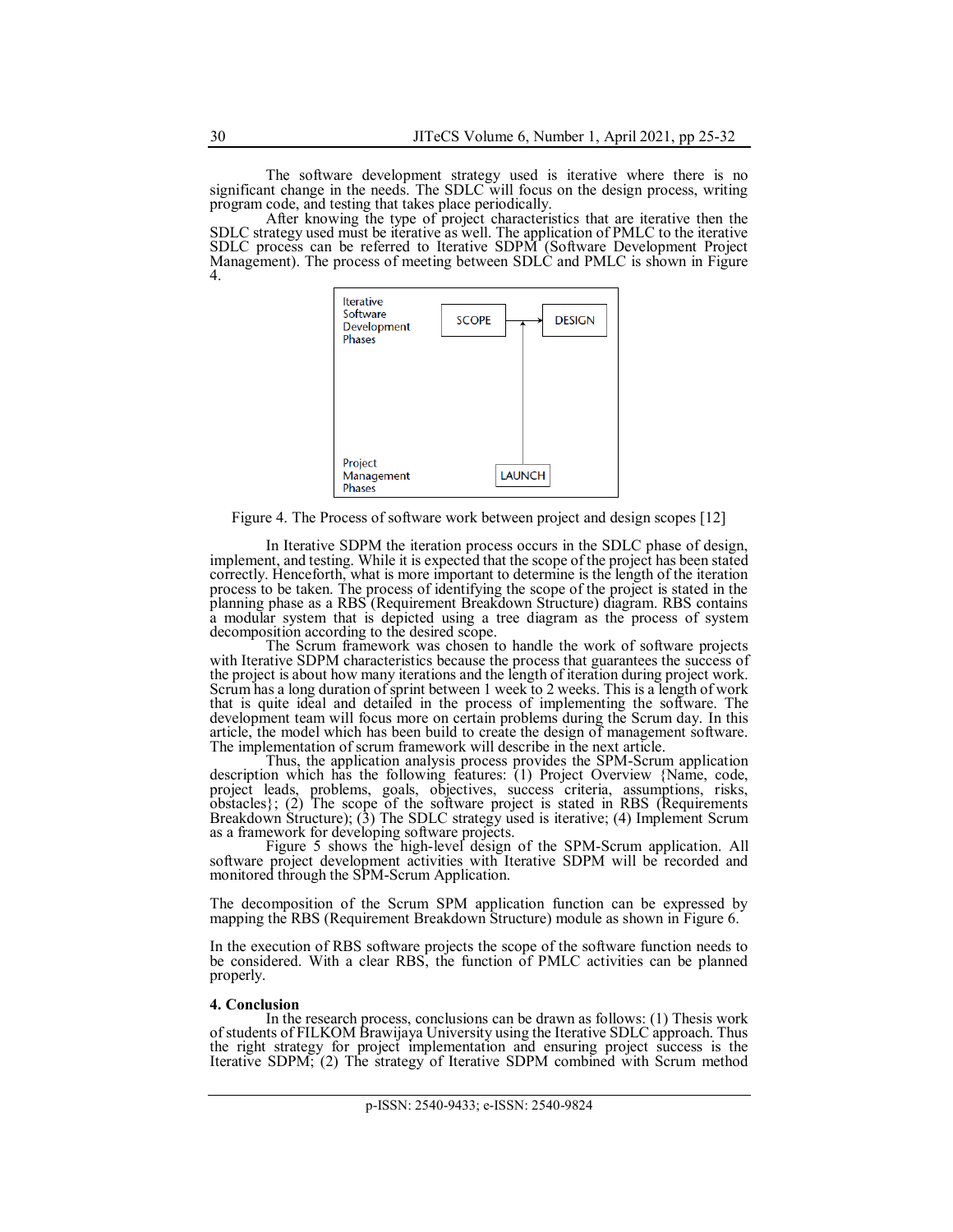

produces a system architecture design that separates the Front End and Back End.

Figure 5. Abstract design of SPM-scrum application



Figure 6. RBS of SPM Scrum Application

# **References**

- 1 A. N. K. Movanita, "Banyak "Startup" Gagal Berkembang, Ini Penyebabnya," Kompas.com, 04 04 2019. [Online]. Available: https://money.kompas.com/read/2019/04/04/100900426/banyak-startup-gagalberkembang-ini-penyebabnya. [Accessed 10 10 2019].
- 2 S. Pablo, "65% Startup Gagal Karena Masalah Internal," CNBC Indonesia, 01 08 2018. **Communicate Communicate** Communication and Communications and Available: https://www.cnbcindonesia.com/tech/20180801190748-37-26517/65-startupgagal-karena-masalah-internal. [Accessed 11 10 2019].
- 3 C. G. v. Wangeheim, R. Savi and A. F. Borgatto. SCRUMIA An Educational Game for Teaching SCRUM in Computing Courses. *The Journal of Systems and Software.* 2013; 86: 2675-2687.
- 4 Christine Preusler. "How Scrum.org Helps Development, Site-Building, and Other<br>Teams Tackle Complex Problems", 2020. [Online]. Available: Teams Tackle Complex Problems", 2020. [Online]. Available: [https://www.hostingadvice.com/blog/how-scrum-dot-org-helps-people-and](https://www.hostingadvice.com/blog/how-scrum-dot-org-helps-people-and-teams-tackle-complex-problems/)[teams-tackle-complex-problems/.](https://www.hostingadvice.com/blog/how-scrum-dot-org-helps-people-and-teams-tackle-complex-problems/) [Accessed 30 03 2021]
- 5 K. Schwaber and J. Sutherland, "Scrum Guide," 11 2017. [Online]. Available: https://www.scrumguides.org/docs/scrumguide/v2017/2017-Scrum-Guide-